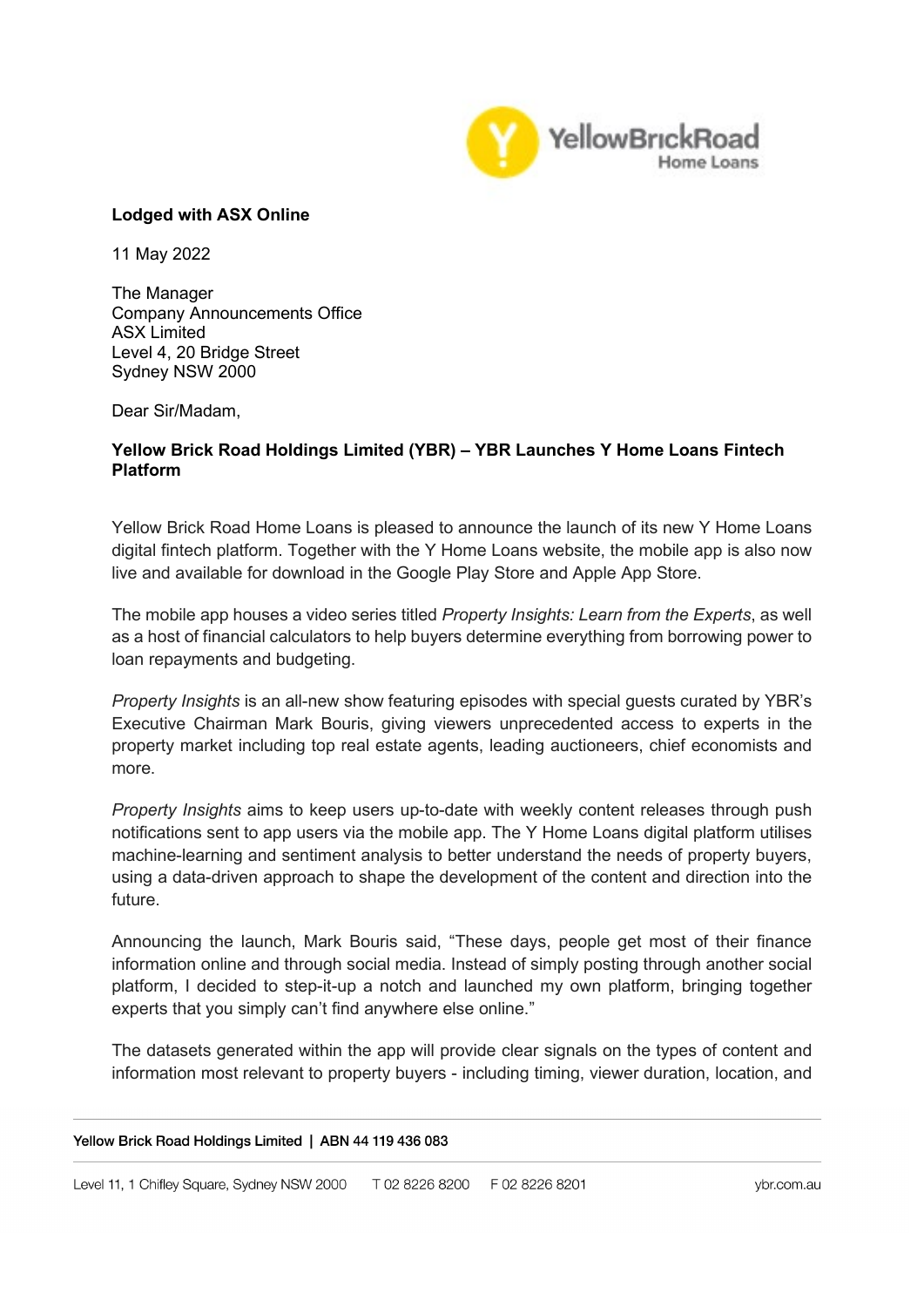

demographics - in order to understand the borrower's behaviour well before they make the decision to buy. This will allow YBR to monitor and adjust its approach to deliver relevant and timely content within each episode, ensuring the needs of property buyers is the focus.

"We're getting closer to the decision-making phase that borrowers will eventually go through to provide them with content that will help overcome the challenges when buying property."

Mark Bouris continues, "Given the uncertainties in the market that are particularly relevant today, the Y Home Loans app provides content and insights to help people on their property journey. Say you're thinking of buying a property in Moreton Bay. There's no better way to understand the market in that particular part of Queensland than to listen to an episode with insights directly from a real estate agent based in Moreton Bay. And it's all contained in the app: from how to enter the market, right through to building a property portfolio. So wherever you are, now there's a mobile app that is focused on your needs as a buyer and is there to help you take control - by providing you up-to-date content you always have in your pocket."

As the mortgage market continues to see advancements in online lending, YBR has developed their fintech platform over the past year to move with emerging borrower behaviours. Building a strong basis for their online lending - with seamless channels, a mobile-first approach, and unique content - Y Home Loans allows for potential borrowers to apply for a home loan and gain access to lending specialists from YBR's network of local brokers.

The long-term vision of Y Home Loans is to continue to develop a borrower-driven experience to compete in the growing online market of fintechs and lenders. We will offer a complete online mortgage experience with a broad range of options and lenders, while still providing best-in-market YBR branches and mortgage brokers, giving borrowers a great experience however they choose to engage with us

Mark Bouris adds, "If you don't choose to borrow from us, that's okay. It's about arming everyday Australians with the right knowledge, whether they're a first home buyer, seasoned investor or homeowner looking to decide what to do next with their most valuable asset."

To coincide with the launch of the app, the first episodes of the show, which Mark Bouris hosts, will feature prominent real estate agents discussing supply and demand, and auctioneers such as Damien Cooley who will provide an insider's perspective on auctions, including how he works the crowd. Additionally, influential economist Stephen Koukoulas will discuss breaking market news relevant to the Reserve Bank's announcements on interest rate changes.

## Yellow Brick Road Holdings Limited | ABN 44 119 436 083